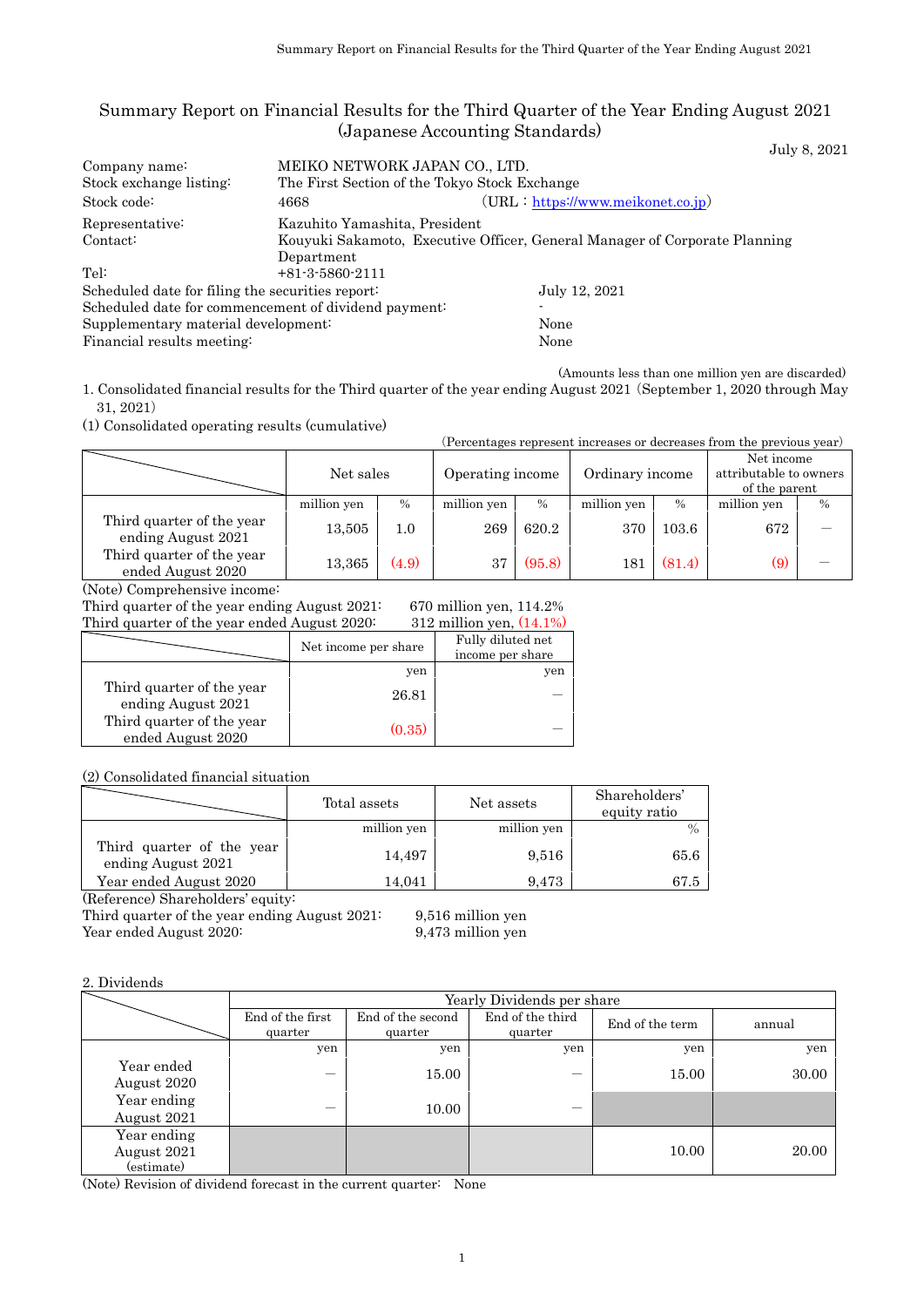| The contrages represent increases or decreases from the previous year. |             |      |                  |               |                 |               |                                                       |               |                            |
|------------------------------------------------------------------------|-------------|------|------------------|---------------|-----------------|---------------|-------------------------------------------------------|---------------|----------------------------|
|                                                                        | Net sales   |      | Operating income |               | Ordinary income |               | Net income<br>attributable to<br>owners of the parent |               | Net<br>income<br>per share |
|                                                                        | million yen | $\%$ | million yen      | $\frac{0}{0}$ | million<br>yen  | $\frac{0}{0}$ | million<br>yen                                        | $\frac{0}{0}$ | Yen                        |
| Full-year                                                              | 18,600      | 2.1  | 630              | 193.3         | 760             | 68.2          | 700                                                   | —             | 27.91                      |

#### (Notes)

- (1) Changes of important subsidiaries during the period (Changes of specific subsidiaries in accordance with changes in the scope of consolidation): None
- (2) Application of particular accounts procedures to the preparation of quarterly consolidated financial statements: None

| (3) Changes in accounting policies and changes or restatement of accounting estimates |      |
|---------------------------------------------------------------------------------------|------|
| (i) Changes in accounting policies caused by revision of accounting standards:        | None |
| $(i)$ Changes in accounting policies other than $(i)$ :                               | None |
| (iii) Changes in accounting estimates:                                                | None |
| $(iv)$ Restatement:                                                                   | None |

### (4) Number of outstanding issues (common stock)

|                               |                                                                                                                                                                                                                                                                                    |      | Summary Report on Financial Results for the Third Quarter of the Year Ending August 2021 |       |                   |      |                                                                      |      |                       |
|-------------------------------|------------------------------------------------------------------------------------------------------------------------------------------------------------------------------------------------------------------------------------------------------------------------------------|------|------------------------------------------------------------------------------------------|-------|-------------------|------|----------------------------------------------------------------------|------|-----------------------|
| August 31, 2021)              | Forecast of consolidated financial results for fiscal year ending August 2021 (September 1, 2020 through                                                                                                                                                                           |      |                                                                                          |       |                   |      |                                                                      |      |                       |
|                               |                                                                                                                                                                                                                                                                                    |      |                                                                                          |       |                   |      | (Percentages represent increases or decreases from the previous year |      |                       |
|                               | Net sales                                                                                                                                                                                                                                                                          |      | Operating income                                                                         |       | Ordinary income   |      | Net income<br>attributable to<br>owners of the parent                |      | Ne<br>inco:<br>per sl |
|                               | million yen                                                                                                                                                                                                                                                                        | $\%$ | million yen                                                                              | %     | million<br>yen    | $\%$ | million<br>yen                                                       | $\%$ |                       |
| Full-year                     | 18,600                                                                                                                                                                                                                                                                             | 2.1  | 630                                                                                      | 193.3 | 760               | 68.2 | 700                                                                  |      | $\tilde{z}$           |
|                               | ote) Revision of consolidated earnings forecast' numerical values in the current quarter: None                                                                                                                                                                                     |      |                                                                                          |       |                   |      |                                                                      |      |                       |
| (otes)                        | (1) Changes of important subsidiaries during the period<br>(Changes of specific subsidiaries in accordance with changes in the scope of consolidation). None<br>(2) Application of particular accounts procedures to the preparation of quarterly consolidated financial statement |      |                                                                                          |       |                   |      |                                                                      |      |                       |
| None                          |                                                                                                                                                                                                                                                                                    |      |                                                                                          |       |                   |      |                                                                      |      |                       |
|                               | (3) Changes in accounting policies and changes or restatement of accounting estimates                                                                                                                                                                                              |      |                                                                                          |       |                   |      |                                                                      |      |                       |
|                               | (i) Changes in accounting policies caused by revision of accounting standards:                                                                                                                                                                                                     |      |                                                                                          |       |                   |      | None                                                                 |      |                       |
|                               | $(i)$ Changes in accounting policies other than $(i)$ :                                                                                                                                                                                                                            |      |                                                                                          |       |                   |      | None                                                                 |      |                       |
|                               | (iii) Changes in accounting estimates:                                                                                                                                                                                                                                             |      |                                                                                          |       |                   |      | None                                                                 |      |                       |
| $(iv)$ Restatement:           |                                                                                                                                                                                                                                                                                    |      |                                                                                          |       |                   |      | None                                                                 |      |                       |
|                               | (4) Number of outstanding issues (common stock)                                                                                                                                                                                                                                    |      |                                                                                          |       |                   |      |                                                                      |      |                       |
|                               | (i) Number of outstanding shares at the end of the period (including treasury stock)                                                                                                                                                                                               |      |                                                                                          |       |                   |      |                                                                      |      |                       |
|                               | Third quarter of the year ending August 2021:                                                                                                                                                                                                                                      |      |                                                                                          |       | 27,803,600 shares |      |                                                                      |      |                       |
|                               | Year ended August 2020:                                                                                                                                                                                                                                                            |      |                                                                                          |       | 27,803,600 shares |      |                                                                      |      |                       |
|                               | (ii) Number of shares of treasury stock at the end of the period:                                                                                                                                                                                                                  |      |                                                                                          |       |                   |      |                                                                      |      |                       |
|                               | Third quarter of the year ending August 2021:                                                                                                                                                                                                                                      |      |                                                                                          |       | 2,720,058 shares  |      |                                                                      |      |                       |
|                               | Year ended August 2020:                                                                                                                                                                                                                                                            |      |                                                                                          |       | 2,719,974 shares  |      |                                                                      |      |                       |
|                               | (iii) Average number of shares during the period (accumulated consolidated quarter)                                                                                                                                                                                                |      |                                                                                          |       |                   |      |                                                                      |      |                       |
|                               | Third quarter of the year ending August 2021:                                                                                                                                                                                                                                      |      |                                                                                          |       | 25,084,546 shares |      |                                                                      |      |                       |
|                               | Third quarter of the year ended August 2020:                                                                                                                                                                                                                                       |      |                                                                                          |       | 26,557,026 shares |      |                                                                      |      |                       |
| $\times$                      | This financial summary falls outside the scope of quarterly review procedures.                                                                                                                                                                                                     |      |                                                                                          |       |                   |      |                                                                      |      |                       |
|                               |                                                                                                                                                                                                                                                                                    |      |                                                                                          |       |                   |      |                                                                      |      |                       |
| ፠                             | Explanation of the appropriate use of the forecasts of financial results, and other noteworthy matters                                                                                                                                                                             |      |                                                                                          |       |                   |      |                                                                      |      |                       |
|                               | Forward-looking statements in the document, such as earnings forecasts, are based on the information currently ava                                                                                                                                                                 |      |                                                                                          |       |                   |      |                                                                      |      |                       |
| variety of different factors. | and certain assumptions that the company thinks reasonable. Actual results may differ remarkably from the statements                                                                                                                                                               |      |                                                                                          |       |                   |      |                                                                      |      |                       |
|                               |                                                                                                                                                                                                                                                                                    |      |                                                                                          |       |                   |      |                                                                      |      |                       |
|                               |                                                                                                                                                                                                                                                                                    |      |                                                                                          |       |                   |      |                                                                      |      |                       |
|                               |                                                                                                                                                                                                                                                                                    |      |                                                                                          |       |                   |      |                                                                      |      |                       |
|                               |                                                                                                                                                                                                                                                                                    |      |                                                                                          |       |                   |      |                                                                      |      |                       |
|                               |                                                                                                                                                                                                                                                                                    |      |                                                                                          |       |                   |      |                                                                      |      |                       |
|                               |                                                                                                                                                                                                                                                                                    |      |                                                                                          |       |                   |      |                                                                      |      |                       |
|                               |                                                                                                                                                                                                                                                                                    |      |                                                                                          |       |                   |      |                                                                      |      |                       |
|                               |                                                                                                                                                                                                                                                                                    |      |                                                                                          |       |                   |      |                                                                      |      |                       |
|                               |                                                                                                                                                                                                                                                                                    |      |                                                                                          |       |                   |      |                                                                      |      |                       |
|                               |                                                                                                                                                                                                                                                                                    |      |                                                                                          |       |                   |      |                                                                      |      |                       |
|                               |                                                                                                                                                                                                                                                                                    |      |                                                                                          |       |                   |      |                                                                      |      |                       |
|                               |                                                                                                                                                                                                                                                                                    |      |                                                                                          |       |                   |      |                                                                      |      |                       |
|                               |                                                                                                                                                                                                                                                                                    |      |                                                                                          |       |                   |      |                                                                      |      |                       |
|                               |                                                                                                                                                                                                                                                                                    |      |                                                                                          | 2     |                   |      |                                                                      |      |                       |

#### ※ Explanation of the appropriate use of the forecasts of financial results, and other noteworthy matters

Forward-looking statements in the document, such as earnings forecasts, are based on the information currently available and certain assumptions that the company thinks reasonable. Actual results may differ remarkably from the statements due to variety of different factors.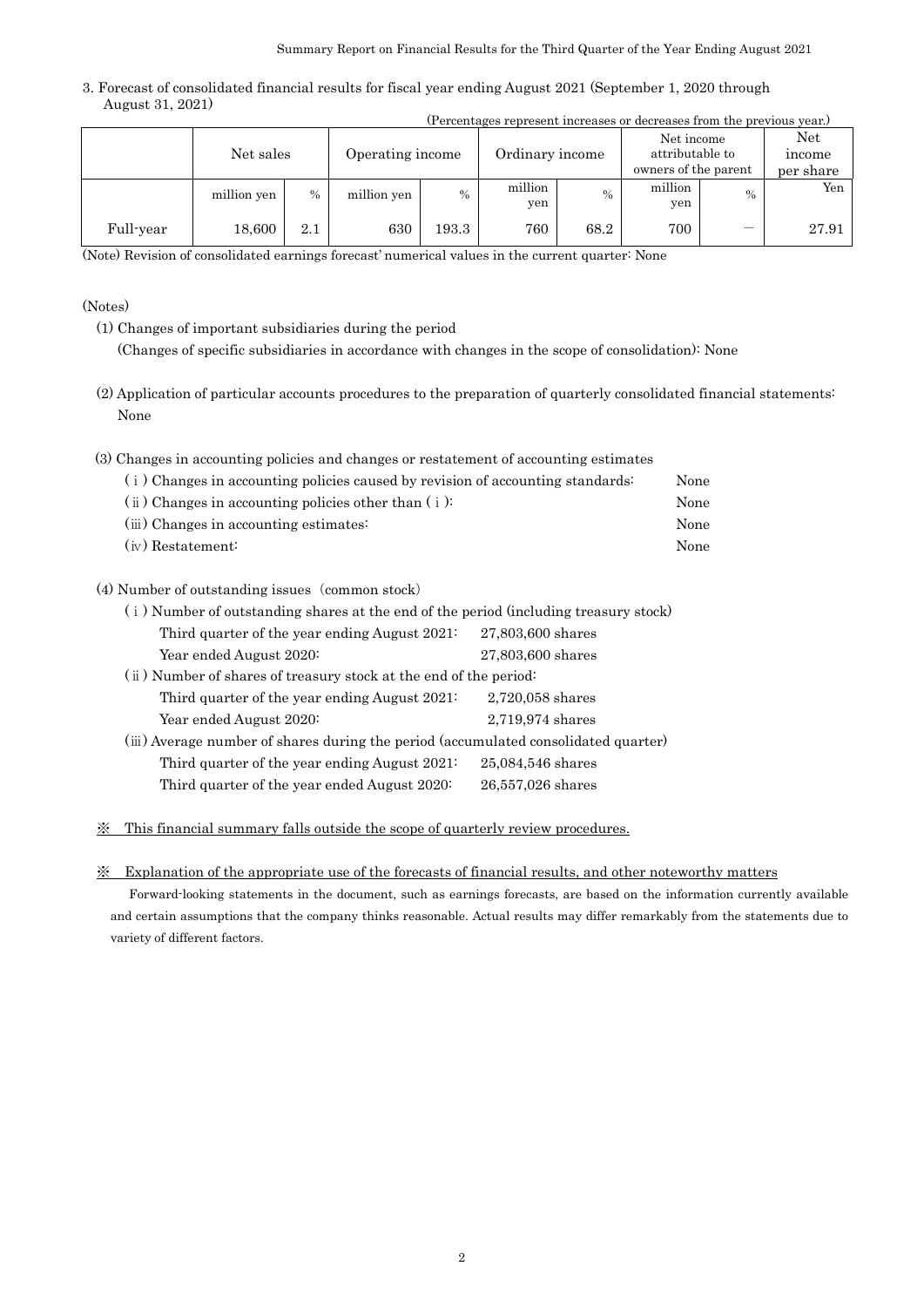|  |  |  | (Reference) Trend of numbers of Meiko Gijuku schools and registered students and system wide sales |
|--|--|--|----------------------------------------------------------------------------------------------------|
|  |  |  |                                                                                                    |

| Summary Report on Financial Results for the Third Quarter of the Year Ending August 2021                                                                                                                                                                                                                                             |                      |                                                        |                      |                                                        |
|--------------------------------------------------------------------------------------------------------------------------------------------------------------------------------------------------------------------------------------------------------------------------------------------------------------------------------------|----------------------|--------------------------------------------------------|----------------------|--------------------------------------------------------|
| (Reference) Trend of numbers of Meiko Gijuku schools and registered students and system wide sales<br>Term                                                                                                                                                                                                                           |                      | Third quarter of the year                              |                      | Third quarter of the year                              |
|                                                                                                                                                                                                                                                                                                                                      |                      | ended August 2020<br>From September 1, 2019            |                      | ending August 2021<br>From September 1, 2020           |
| <b>Fiscal Period</b>                                                                                                                                                                                                                                                                                                                 | Operating<br>results | to May 31, 2020<br>Same period<br>the previous<br>year | Operating<br>results | to May 31, 2021<br>Same period<br>the previous<br>year |
| Number of Meiko Gijuku directly operated schools                                                                                                                                                                                                                                                                                     | 243                  | $+22$                                                  | 206                  | (37)                                                   |
| Number of Meiko Gijuku directly operated schools<br>(MAXIS)                                                                                                                                                                                                                                                                          | 94                   | $+2$                                                   | 93                   | (1)                                                    |
| Number of Meiko Gijuku directly operated schools<br>(KLINE)                                                                                                                                                                                                                                                                          | 42                   | $+1$                                                   | 41                   | (1)                                                    |
| Number of Meiko Gijuku directly operated schools<br>(KMG)                                                                                                                                                                                                                                                                            | 42                   | (1)                                                    | 42                   |                                                        |
| N Number of Meiko Gijuku directly operated schools<br>(One link)                                                                                                                                                                                                                                                                     |                      |                                                        | 20                   | $+20$                                                  |
| Total number of Meiko Gijuku directly operated<br>schools                                                                                                                                                                                                                                                                            | 421                  | $+24$                                                  | 402                  | (19)                                                   |
| Number of Meiko Gijuku franchised schools                                                                                                                                                                                                                                                                                            | 1,450                | (99)                                                   | 1,370                | (80)                                                   |
| Total number of Meiko Gijuku schools                                                                                                                                                                                                                                                                                                 | 1,871                | (75)                                                   | 1,772                | (99)                                                   |
| Number of registered students<br>of Meiko Gijuku directly operated schools                                                                                                                                                                                                                                                           | 12,521               | (1,198)                                                | 13,109               | $+588$                                                 |
| Number of registered students<br>of Meiko Gijuku directly operated schools (MAXIS)                                                                                                                                                                                                                                                   | 5,406                | (381)                                                  | 6,060                | $+654$                                                 |
| Number of registered students<br>of Meiko Gijuku directly operated schools (KLINE)                                                                                                                                                                                                                                                   | 2,217                | (180)                                                  | 2,561                | $+344$                                                 |
| Number of registered students<br>of Meiko Gijuku directly operated schools (KMG)                                                                                                                                                                                                                                                     | 1,711                | (233)                                                  | 1,900                | $+189$                                                 |
| Number of registered students<br>of Meiko Gijuku directly operated schools (One link)                                                                                                                                                                                                                                                |                      |                                                        | 759                  | $+759$                                                 |
| Total number of registered students<br>of Meiko Gijuku directly operated schools                                                                                                                                                                                                                                                     | $21,\!855$           | (1,992)                                                | $24,\!389$           | $+2,534$                                               |
| Number of registered students<br>of Meiko Gijuku franchised schools                                                                                                                                                                                                                                                                  | 64,335               | (10, 256)                                              | 64,744               | $+409$                                                 |
| Total number of registered students<br>of Meiko Gijuku schools                                                                                                                                                                                                                                                                       | 86,190               | (12, 248)                                              | 89,133               | $+2,943$                                               |
| Sales from Meiko Gijuku directly operated schools<br>(million yen)                                                                                                                                                                                                                                                                   | 7,211                | (16)                                                   | 8,041                | $+829$                                                 |
| Sales from Meiko Gijuku franchised schools $\frac{1}{2}$ 1<br>(million yen)                                                                                                                                                                                                                                                          | 3,264                | (355)                                                  | 3,162                | (101)                                                  |
| Sales from Japanese language schools<br>(million yen)                                                                                                                                                                                                                                                                                | 970                  | (47)                                                   | 665                  | (304)                                                  |
| Sales from others<br>(million yen)                                                                                                                                                                                                                                                                                                   | 1,918                | (266)                                                  | 1,635                | (282)                                                  |
| <b>Total Sales</b><br>(million yen)                                                                                                                                                                                                                                                                                                  | 13,365               | (686)                                                  | 13,505               | $+139$                                                 |
| Sales from Meiko Gijuku directly operated schools<br>(million yen)                                                                                                                                                                                                                                                                   | 7,211                | (16)                                                   | 8,041                | $+829$                                                 |
| System-wide sales from Meiko Gijuku<br>franchised schools<br>(million yen)                                                                                                                                                                                                                                                           | 19,402               | (2,012)                                                | 18,509               | (893)                                                  |
| Total system-wide sales from Meiko Gijuku schools<br>$\divideontimes 2$<br>(million yen)                                                                                                                                                                                                                                             | 26,614               | (2,029)                                                | 26,550               | (63)                                                   |
| ⋇<br>Sales from Meiko Gijuku franchised schools represent royalty revenues and sales of products.<br>1<br>$\overline{2}$                                                                                                                                                                                                             |                      |                                                        |                      |                                                        |
| Total system wide sales from Meiko Gijuku schools represent the sum of total sales of Meiko Gijuku directly operated<br>schools, including tuition, materials and examination fees, and the total sales of Meiko Gijuku franchised schools,<br>including tuition. Materials and examination fees of franchised schools are excluded. |                      |                                                        |                      |                                                        |
|                                                                                                                                                                                                                                                                                                                                      | 3                    |                                                        |                      |                                                        |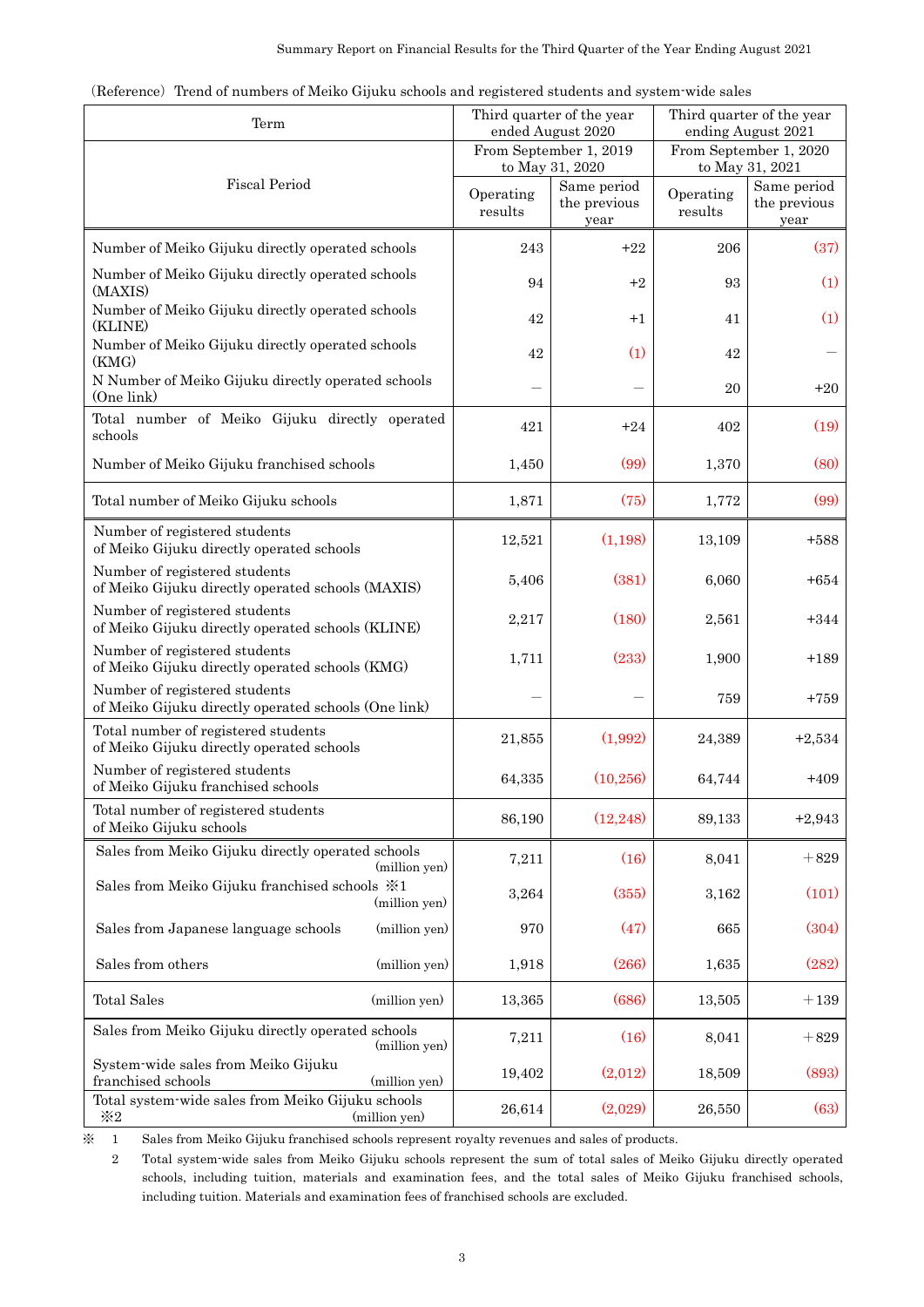| (1) Consolidated balance sheets                         |                                | (Million yen)                              |
|---------------------------------------------------------|--------------------------------|--------------------------------------------|
|                                                         | End of previous fiscal<br>year | End of third quarter of the<br>fiscal year |
|                                                         | (As of August 31, 2020)        | (As of May 31, 2021)                       |
| Assets                                                  |                                |                                            |
| Current assets                                          |                                |                                            |
| Cash and deposits                                       | 7,015                          | 8,784                                      |
| Accounts receivable - trade                             | 845                            | 513                                        |
| Securities                                              | 300                            | 200                                        |
| Merchandise                                             | 137                            | 126                                        |
| Work in process                                         | 11                             | $\boldsymbol{2}$                           |
| Supplies                                                | 7                              | 14                                         |
| Advance payments · trade                                | 14                             | 20                                         |
| Prepaid expenses                                        | 279                            | 317                                        |
| Other                                                   | 282                            | 224                                        |
| Allowance for doubtful accounts<br>Total current assets | (46)                           | (39)                                       |
| Non-current assets                                      | 8,848                          | 10,163                                     |
| Property, plant and equipment                           |                                |                                            |
| Buildings and structures                                | 1,508                          | 1,140                                      |
| Accumulated depreciation                                | (789)                          | (669)                                      |
| Buildings and structures, net                           | 719                            | 471                                        |
| Tools, furniture and fixtures                           | 350                            | 369                                        |
| Accumulated depreciation                                | (321)                          | (316)                                      |
| Tools, furniture and fixtures, net                      | 28                             | $52\,$                                     |
| Land                                                    | 385                            | $\boldsymbol{0}$                           |
| Leased assets                                           | 10                             | 10                                         |
| Accumulated depreciation                                | $\omega$                       | (1)                                        |
| Leased assets, net                                      | 9                              | $8\,$                                      |
| Total property, plant and equipment                     | 1,142                          | 532                                        |
| Intangible assets                                       |                                |                                            |
| Goodwill                                                | 277                            | 222                                        |
| Software                                                | 255                            | 209                                        |
| Software in progress                                    | 8                              |                                            |
| Telephone subscription right                            | 4                              | 4                                          |
| Total intangible assets                                 | 545                            | 436                                        |
| Investments and other assets                            |                                |                                            |
| Investment securities                                   | 2,120                          | 1,953                                      |
| Long-term prepaid expenses                              | 41                             | 44                                         |
| Deferred tax assets                                     | 198                            | 272                                        |
| Leasehold and guarantee deposits                        | 1,006                          | 954                                        |
| Long-term time deposits                                 | 100                            | 100                                        |
| Other                                                   | 37                             | 40                                         |
| Total investments and other assets                      | 3,504                          | 3,364                                      |
| Total non-current assets                                | 5,192                          | 4,333                                      |
| Total assets                                            | 14,041                         | 14,497                                     |

## Summary of consolidated financial statements (1) Consolidated balance sheets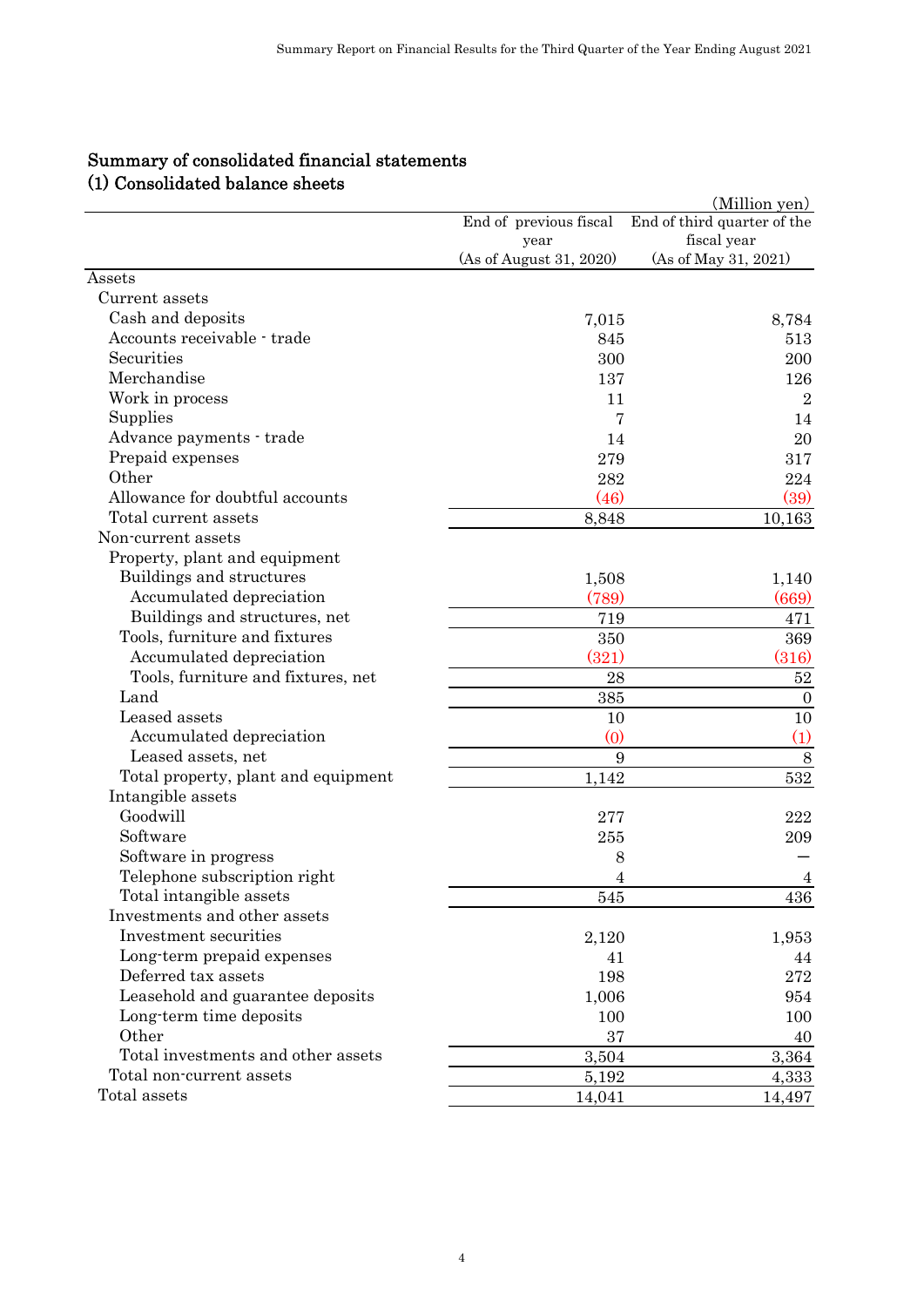|                                                                        |                                | (Million yen)                              |
|------------------------------------------------------------------------|--------------------------------|--------------------------------------------|
|                                                                        | End of previous fiscal<br>year | End of third quarter of the<br>fiscal year |
|                                                                        | (As of August 31, 2020)        | (As of May 31, 2021)                       |
| Liabilities                                                            |                                |                                            |
| Current liabilities                                                    |                                |                                            |
| Accounts payable · trade                                               | 119                            | 108                                        |
| Short-term borrowings                                                  |                                | 1,000                                      |
| Accounts payable - other                                               | 134                            | 100                                        |
| Accrued expenses                                                       | 1,055                          | 774                                        |
| Income taxes payable                                                   | 287                            | 208                                        |
| Accrued consumption taxes                                              | 198                            | 199                                        |
| Advances received                                                      | 1,537                          | 1,217                                      |
| Lease obligations                                                      | 1                              | 1                                          |
| Deposits received                                                      | 45                             | 79                                         |
| Provision for bonuses                                                  | 423                            | 538                                        |
| Other                                                                  | 43                             | 56                                         |
| Total current liabilities                                              | 3,847                          | 4,286                                      |
| Non-current liabilities                                                |                                |                                            |
| Retirement benefit liability<br>Provision for share-based remuneration | 104                            | 109                                        |
| for directors (and other officers)                                     |                                | 8                                          |
|                                                                        |                                |                                            |
| Long-term accounts payable-other to                                    | 108                            | 105                                        |
| employees                                                              |                                |                                            |
| Long-term accounts payable-other to<br>officers                        | 117                            | 117                                        |
| Deferred tax liabilities                                               |                                |                                            |
|                                                                        | 32                             | 3                                          |
| Lease obligations<br>Asset retirement obligations                      | 9                              | 8                                          |
| Long-term guarantee deposits                                           | 346<br>1                       | 340                                        |
| Total non-current liabilities                                          | 720                            | 1<br>694                                   |
| Total liabilities                                                      | 4,568                          | 4,981                                      |
| Net assets                                                             |                                |                                            |
| Shareholders' equity                                                   |                                |                                            |
| Share capital                                                          | 972                            | 972                                        |
| Capital surplus                                                        | 909                            | 909                                        |
| Retained earnings                                                      | 10,140                         | 10,061                                     |
| Treasury shares                                                        | (2,903)                        | (2,779)                                    |
| Total shareholders' equity                                             | 9,119                          | 9,164                                      |
| Accumulated other comprehensive income                                 |                                |                                            |
| Valuation difference on available-for-sale                             |                                |                                            |
| securities                                                             | 342                            | 337                                        |
| Foreign currency translation adjustment                                | 11                             | 14                                         |
| Total accumulated other comprehensive                                  |                                |                                            |
| income                                                                 | 354                            | 351                                        |
| Total net assets                                                       | 9,473                          | 9,516                                      |
| Total liabilities and net assets                                       | 14,041                         | 14,497                                     |
|                                                                        |                                |                                            |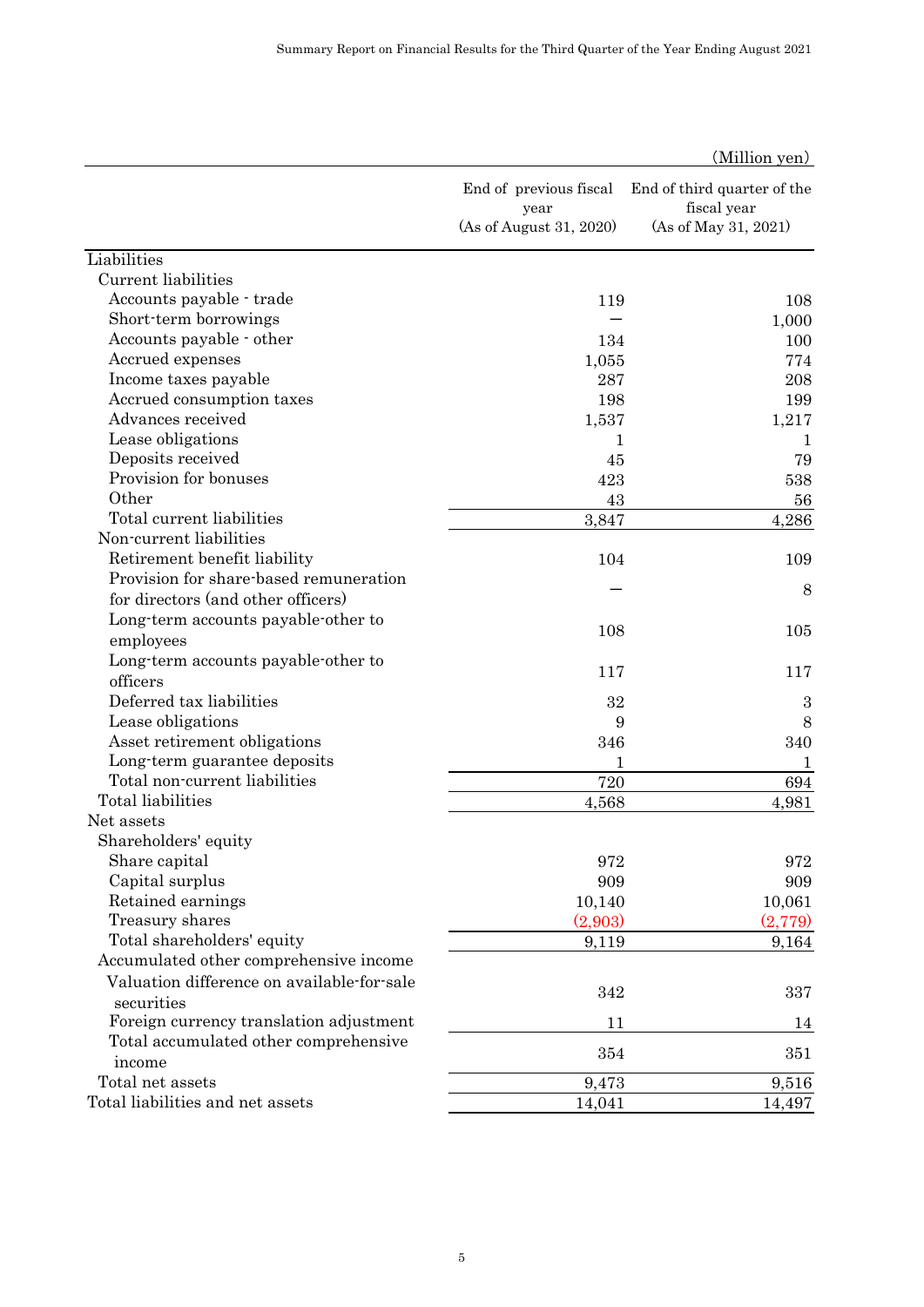| (2) Consolidated statements of income and comprehensive income<br>Consolidated statements of income |                                                                                                     | (Million yen)                                                                           |
|-----------------------------------------------------------------------------------------------------|-----------------------------------------------------------------------------------------------------|-----------------------------------------------------------------------------------------|
|                                                                                                     | Third quarter of the<br>previous consolidated<br>term<br>(From September 1,2019<br>to May 31, 2020) | Third quarter of the<br>consolidated term<br>(From September 1,2020<br>to May 31, 2021) |
| Net sales                                                                                           | 13,365                                                                                              | 13,505                                                                                  |
| Cost of sales                                                                                       | 10,302                                                                                              | 10,262                                                                                  |
| Gross profit                                                                                        | 3,063                                                                                               | 3,242                                                                                   |
| Selling, general and administrative expenses                                                        | 3,025                                                                                               | 2,972                                                                                   |
| Operating profit                                                                                    | 37                                                                                                  | 269                                                                                     |
| Non-operating income                                                                                |                                                                                                     |                                                                                         |
| Interest income                                                                                     | 11                                                                                                  | 9                                                                                       |
| Dividend income                                                                                     | 19                                                                                                  | 7                                                                                       |
| Share of profit of entities accounted for                                                           | 3                                                                                                   |                                                                                         |
| using equity method                                                                                 |                                                                                                     |                                                                                         |
| Rental income<br>Reversal of allowance for doubtful accounts                                        | 15                                                                                                  | 14                                                                                      |
| Subsidy income                                                                                      | 79                                                                                                  | 16<br>51                                                                                |
| Other                                                                                               | 8<br>13                                                                                             | 14                                                                                      |
| Total non-operating income                                                                          | 151                                                                                                 | 113                                                                                     |
| Non-operating expenses                                                                              |                                                                                                     |                                                                                         |
| Interest expenses                                                                                   | $\overline{0}$                                                                                      | 1                                                                                       |
| Share of loss of entities accounted for using                                                       |                                                                                                     |                                                                                         |
| equity method                                                                                       |                                                                                                     | 4                                                                                       |
| Rental expenses                                                                                     | 4                                                                                                   | $\boldsymbol{3}$                                                                        |
| Other                                                                                               | 1                                                                                                   | 4                                                                                       |
| Total non-operating expenses                                                                        | 6                                                                                                   | 13                                                                                      |
| Ordinary profit                                                                                     | 181                                                                                                 | 370                                                                                     |
| Extraordinary income                                                                                |                                                                                                     |                                                                                         |
| Gain on sales of property, plant and                                                                |                                                                                                     | 531                                                                                     |
| equipment                                                                                           |                                                                                                     |                                                                                         |
| Gain on sales of investment securities                                                              | 71                                                                                                  | 164                                                                                     |
| Total extraordinary income                                                                          | 71                                                                                                  | 696                                                                                     |
| <b>Extraordinary losses</b><br>Loss on retirement of property, plant and                            |                                                                                                     |                                                                                         |
| equipment                                                                                           | 1                                                                                                   | 9                                                                                       |
| Loss on sales of shares of subsidiaries and                                                         |                                                                                                     |                                                                                         |
| associates                                                                                          | 53                                                                                                  |                                                                                         |
| Loss on withdrawal from business                                                                    |                                                                                                     | 28                                                                                      |
| Total extraordinary losses                                                                          | 55                                                                                                  | 38                                                                                      |
| Profit before income taxes                                                                          | 197                                                                                                 | 1,028                                                                                   |
| Income taxes - current                                                                              | 266                                                                                                 | 455                                                                                     |
| Income taxes - deferred                                                                             | (53)                                                                                                | (99)                                                                                    |
| Total income taxes                                                                                  | 213                                                                                                 | 355                                                                                     |
| Profit (loss)                                                                                       | (15)                                                                                                | 672                                                                                     |
| Loss attributable to non-controlling interests                                                      | $\left( 6\right)$                                                                                   |                                                                                         |
| Profit (loss) attributable to owners of parent                                                      | (9)                                                                                                 | 672                                                                                     |

# (2) Consolidated statements of income and comprehensive income Consolidated statements of income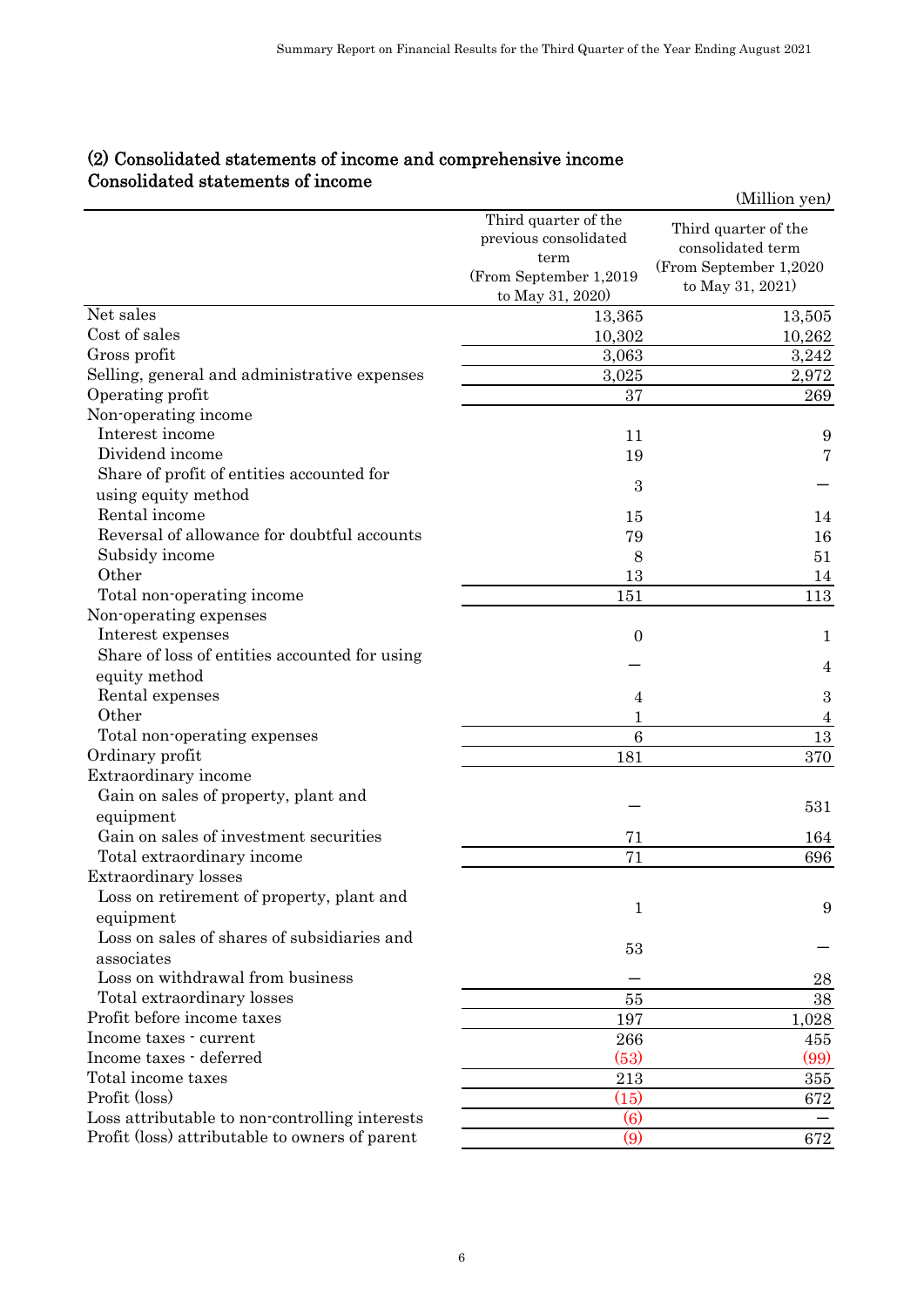# Consolidated statements of comprehensive income

| Consolidated statements of comprehensive income                                                  |                                                                                                 | (Million yen)                                                                          |
|--------------------------------------------------------------------------------------------------|-------------------------------------------------------------------------------------------------|----------------------------------------------------------------------------------------|
|                                                                                                  | Third quarter of the<br>previous consolidated term<br>(From September 1,2019<br>to May 31,2020) | Third quarter of the<br>consolidated term<br>(From September 1,2020<br>to May 31,2021) |
| Profit (loss)                                                                                    | (15)                                                                                            | 672                                                                                    |
| Other comprehensive income<br>Valuation difference on available-for-sale<br>securities           | 329                                                                                             | (5)                                                                                    |
| Share of other comprehensive income of                                                           | (1)                                                                                             | $\boldsymbol{3}$                                                                       |
| entities accounted for using equity method<br>Total other comprehensive income                   | 328                                                                                             | (2)                                                                                    |
| Comprehensive income                                                                             | 312                                                                                             | 670                                                                                    |
| Comprehensive income attributable to<br>Comprehensive income attributable to<br>owners of parent | 319                                                                                             | 670                                                                                    |
| Comprehensive income attributable to<br>non-controlling interests                                | (7)                                                                                             |                                                                                        |
|                                                                                                  |                                                                                                 |                                                                                        |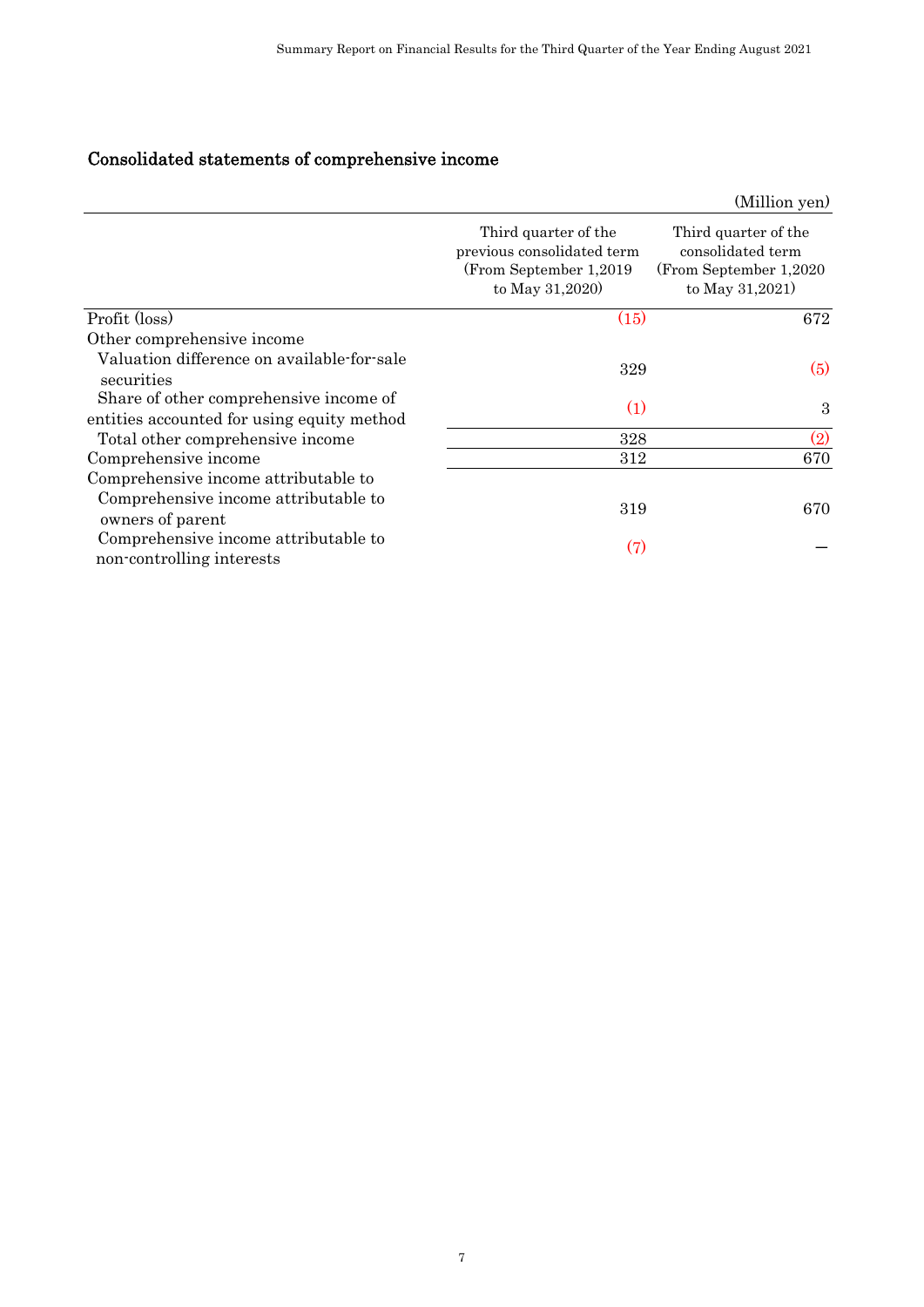## Segment Information

- Ⅰ Nine months ended May 31, 2020(From September 1, 2019 to May 31, 2020)
- 1. Information about Segment Sales and Income (Loss)

| (Million of Yen)     |                                              |                                       |                                 |        |         |        |
|----------------------|----------------------------------------------|---------------------------------------|---------------------------------|--------|---------|--------|
|                      | Reportable segment                           |                                       |                                 |        |         |        |
|                      | Meiko Gijuku<br>directly operated<br>schools | Meiko Gijuku<br>franchised<br>schools | Japanese<br>language<br>schools | Total  | Others* | Total  |
| Net sales            |                                              |                                       |                                 |        |         |        |
| Sales to third party | 7,211                                        | 3,264                                 | 970                             | 11,447 | 1,918   | 13,365 |
| Intersegment sales   | 4                                            | 527                                   |                                 | 531    | 63      | 595    |
| Total                | 7.216                                        | 3.792                                 | 970                             | 11.979 | 1,981   | 13,961 |
| Segment income(loss) | (84)                                         | 1,045                                 | 119                             | 1,081  | (158)   | 922    |

|                                                             | (Million of Yen) |
|-------------------------------------------------------------|------------------|
| Income (Loss)                                               | Amount           |
| Reportable segment total                                    | 1,081            |
| Income (Loss) for "Others" category                         | (158)            |
| Corporate expenses <sup>*</sup>                             | (885)            |
| Operating income reported on quarterly statements of income | -37              |

- 3. Information on impairment loss of fixed assets or goodwill by reportable segment: none
- Ⅱ Nine months ended May 31, 2021 (From September 1, 2020 to May 31, 2021)
- 1.Information about Segment Sales and Income (Loss)

|                                                                                                                                                                                                                                                                                                       | Nine months ended May 31, 2020(From September 1, 2019 to May 31, 2020) |                                                             |                                 |               |             |                  |
|-------------------------------------------------------------------------------------------------------------------------------------------------------------------------------------------------------------------------------------------------------------------------------------------------------|------------------------------------------------------------------------|-------------------------------------------------------------|---------------------------------|---------------|-------------|------------------|
| Information about Segment Sales and Income (Loss)                                                                                                                                                                                                                                                     |                                                                        |                                                             |                                 |               |             |                  |
|                                                                                                                                                                                                                                                                                                       |                                                                        | Reportable segment                                          |                                 |               |             | (Million of Yen) |
|                                                                                                                                                                                                                                                                                                       | Meiko Gijuku<br>directly operated<br>schools                           | Meiko Gijuku<br>franchised<br>schools                       | Japanese<br>language<br>schools | Total         | Others*     | Total            |
| Net sales<br>Sales to third party<br>Intersegment sales                                                                                                                                                                                                                                               | 7,211<br>4                                                             | 3,264<br>527                                                | 970                             | 11,447<br>531 | 1,918<br>63 | 13,365<br>595    |
| Total                                                                                                                                                                                                                                                                                                 | 7,216                                                                  | 3,792                                                       | 970                             | 11,979        | 1,981       | 13,961           |
| Segment income(loss)                                                                                                                                                                                                                                                                                  | (84)                                                                   | 1,045                                                       | 119                             | 1,081         | (158)       | 922              |
| e third quarter of the current fiscal year.<br>Difference between the Total of the Reportable Segments' Measures of Profit or Loss and Income according to<br>Consolidated Quarterly Statements of Income, and the Main Components of the Difference (Matters related to<br>Adjustment of Difference) |                                                                        |                                                             |                                 |               |             | (Million of Yen) |
|                                                                                                                                                                                                                                                                                                       | Income (Loss)                                                          |                                                             |                                 | Amount        |             |                  |
| Reportable segment total                                                                                                                                                                                                                                                                              |                                                                        |                                                             |                                 |               |             | 1,081            |
| Income (Loss) for "Others" category                                                                                                                                                                                                                                                                   |                                                                        |                                                             | (158)                           |               |             |                  |
| Corporate expenses*                                                                                                                                                                                                                                                                                   |                                                                        |                                                             | (885)                           |               |             |                  |
| Operating income reported on quarterly statements of income                                                                                                                                                                                                                                           |                                                                        |                                                             | 37                              |               |             |                  |
| (Note)* Corporate expenses are mainly expenses that relate to the General Affairs section of the parent company<br>Information on impairment loss of fixed assets or goodwill by reportable segment: none<br>Nine months ended May 31, 2021 (From September 1, 2020 to May 31, 2021)                  | that are not attributable to the reportable segment.                   |                                                             |                                 |               |             |                  |
| Information about Segment Sales and Income (Loss)                                                                                                                                                                                                                                                     |                                                                        |                                                             |                                 |               |             |                  |
|                                                                                                                                                                                                                                                                                                       |                                                                        |                                                             |                                 |               |             | (Million of Yen) |
|                                                                                                                                                                                                                                                                                                       | Meiko Gijuku<br>directly operated<br>schools                           | Reportable segment<br>Meiko Gijuku<br>franchised<br>schools | Japanese<br>language<br>schools | Total         | Others*     | Total            |
| Net sales                                                                                                                                                                                                                                                                                             |                                                                        |                                                             |                                 |               |             |                  |
| Sales to third party                                                                                                                                                                                                                                                                                  | 8,041                                                                  | 3,162                                                       | 665                             | 11,869        | 1,635       | 13,505           |
|                                                                                                                                                                                                                                                                                                       |                                                                        | 608                                                         | $\,3$                           | 612           | 32          | 644              |
| Intersegment sales                                                                                                                                                                                                                                                                                    | 8,041                                                                  | 3,771                                                       | 668                             | 12,481        | 1,668       | 14,149           |
| Total                                                                                                                                                                                                                                                                                                 |                                                                        |                                                             | (125)                           | 1,327         | (179)       | 1,147            |
| Segment income(loss)                                                                                                                                                                                                                                                                                  | 597                                                                    | 855                                                         |                                 |               |             |                  |